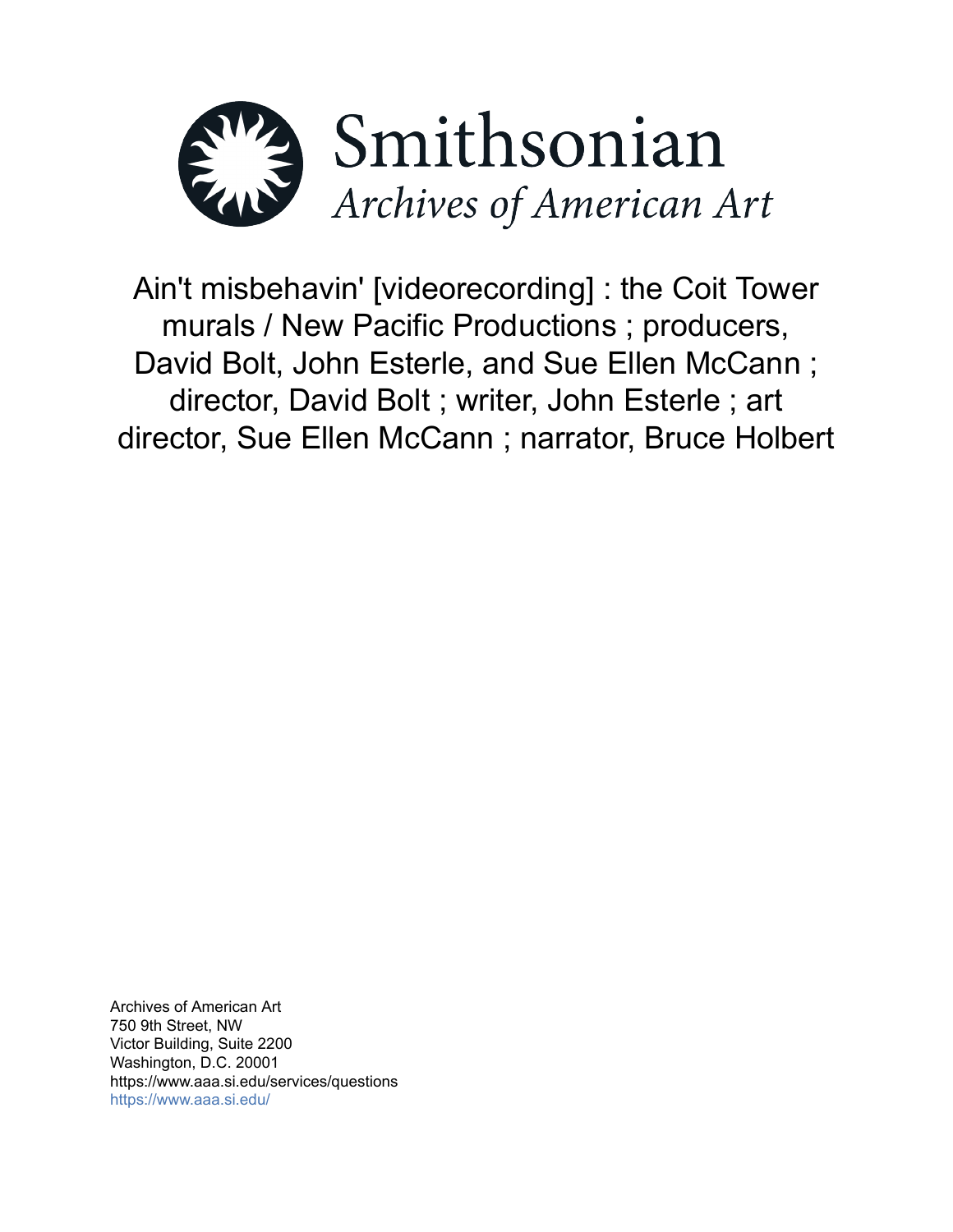# **Table of Contents**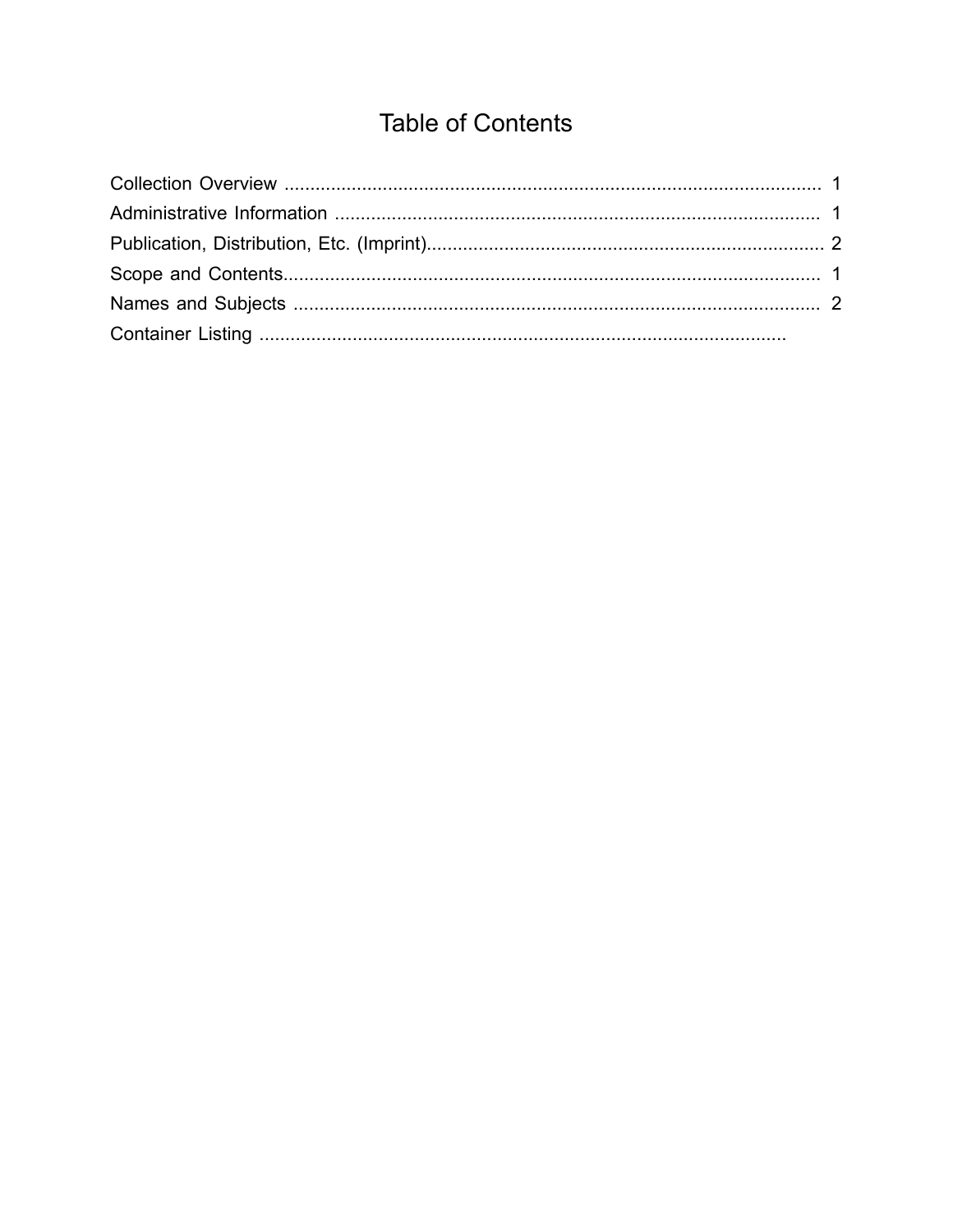## <span id="page-2-0"></span>**Collection Overview**

| <b>Repository:</b> | Archives of American Art                                                                                                                                                                                                                                      |
|--------------------|---------------------------------------------------------------------------------------------------------------------------------------------------------------------------------------------------------------------------------------------------------------|
| Title:             | Ain't misbehavin' [videorecording] : the Coit Tower murals / New Pacific<br>Productions; producers, David Bolt, John Esterle, and Sue Ellen<br>McCann; director, David Bolt; writer, John Esterle; art director, Sue<br>Ellen McCann; narrator, Bruce Holbert |
| Date:              | c1986                                                                                                                                                                                                                                                         |
| Identifier:        | AAA.newpacif                                                                                                                                                                                                                                                  |
| Creator:           | New Pacific Productions                                                                                                                                                                                                                                       |
| Extent:            | 1 Item (videocassette (VHS) (ca. 20 min.); sd., col.; 1/2 in.)                                                                                                                                                                                                |
| Language:          | English.                                                                                                                                                                                                                                                      |

# <span id="page-2-1"></span>**Administrative Information**

### Acquisition Information

Donated 1986 by David Bolt.

#### **Restrictions**

Use of original papers requires an appointment and is limited to the Archives' Washington, D.C., Research Center. Contact Reference Services for more information.

#### Conditions Governing Use

To be used for research purposes only. Contact Reference Services for more information.

### Terms of Use

The Archives of American Art makes its archival collections available for non-commercial, educational and personal use unless restricted by copyright and/or donor restrictions, including but not limited to access and publication restrictions. AAA makes no representations concerning such rights and restrictions and it is the user's responsibility to determine whether rights or restrictions exist and to obtain any necessary permission to access, use, reproduce and publish the collections. Please refer to the [Smithsonian's](https://www.si.edu/termsofuse) Terms of Use for additional information.

# <span id="page-2-2"></span>**Scope and Contents**

Reviews the history of the San Francisco Coit Tower from its building, the commissioning of the often controversial murals by the Public Works of Art Project in 1933, and their significance in both artistic and political terms, through to the more recent problems of restoration and the commemoration of the 50th anniversary of the murals in 1984. Appearing in the video are Coit Tower muralists, Ralph Chessé, John Langley Howard and Bernard Zakheim. Offering commentary and analysis are: Masha Zakheim Jewett, author of COIT TOWER, Michael Bell, Assistant Director, San Francisco Art Commission, and art historian Francis V. O'Connor.